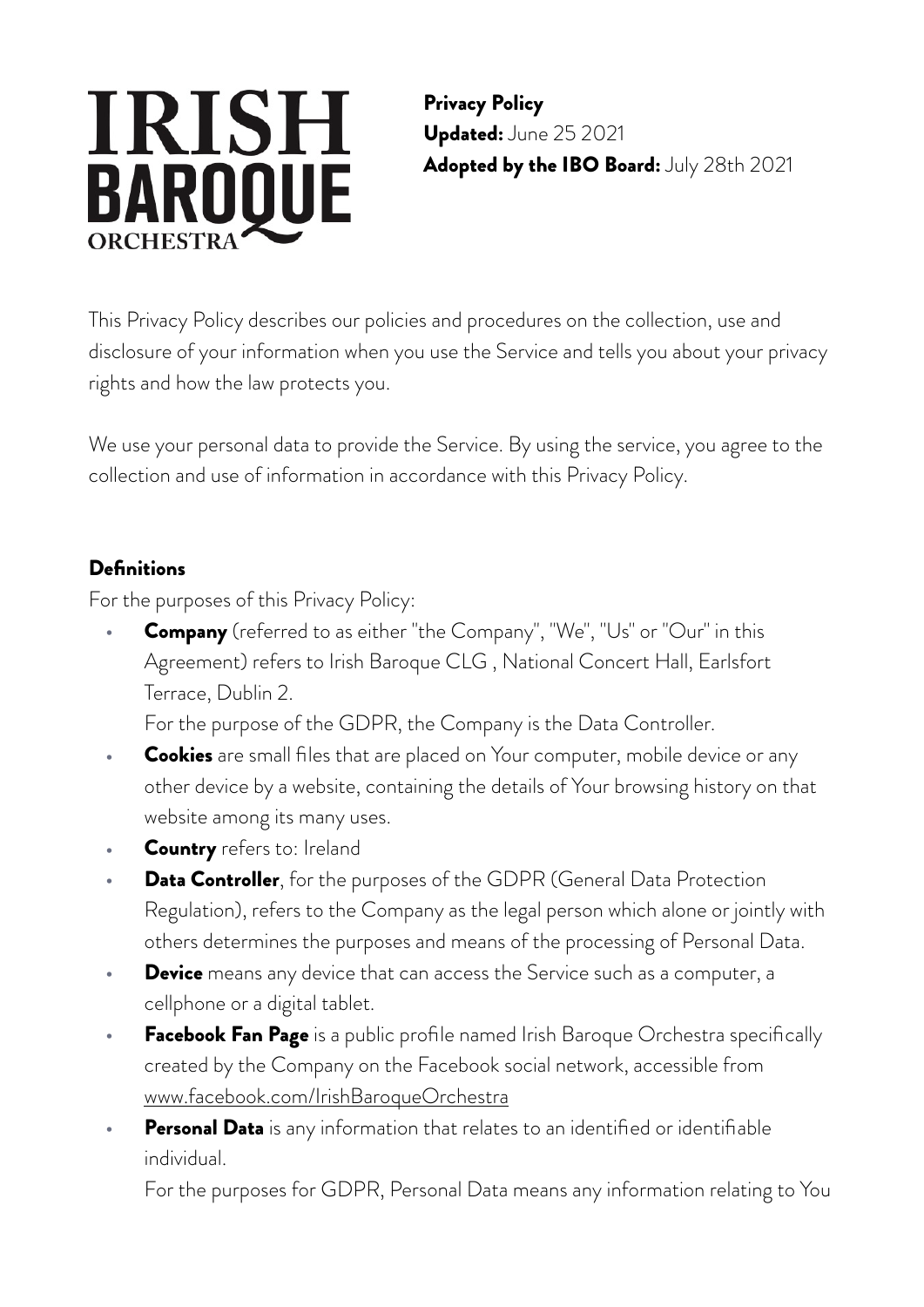such as a name, an identification number, location data, online identifier or to one or more factors specific to the physical, physiological, genetic, mental, economic, cultural or social identity.

- **Service** refers to the Website.
- **Service Provider** refers to third-party companies or individuals employed by the Company to facilitate the service, to provide the service on behalf of the Company, to perform services related to the service or to assist the Company in analyzing how the service is used. For the purpose of the GDPR, service providers are considered data processors.
- **Usage Data** refers to data collected automatically, either generated by the use of the service or from the service infrastructure itself (for example, the duration of a page visit).
- **•** Website refers to Irish Baroque Orchestra , accessible from [www.irishbaroqueorchestra.com](https://www.privacypolicies.com/live/www.irishbaroqueorchestra.com)
- You means the individual accessing or using the service, or the company, or other legal entity on behalf of which such individual is accessing or using the service, as applicable.

Under GDPR (General Data Protection Regulation), you can be referred to as the Data Subject or as the User as you are the individual using the Service.

## Collecting and Using Your Personal Data

## Types of Data Collected Personal Data

While using our service, we may ask you to provide us with certain personally identifiable information that can be used to contact or identify You. Personally identifiable information may include, but is not limited to:

- Email address
- Usage Data

# Usage Data

Usage Data is collected automatically when using the service.

Usage data may include information such as your device's Internet Protocol address (IP address), browser type, browser version, the pages of our service that you visit, the time and date of your visit, the time spent on those pages, unique device identifiers and other diagnostic data.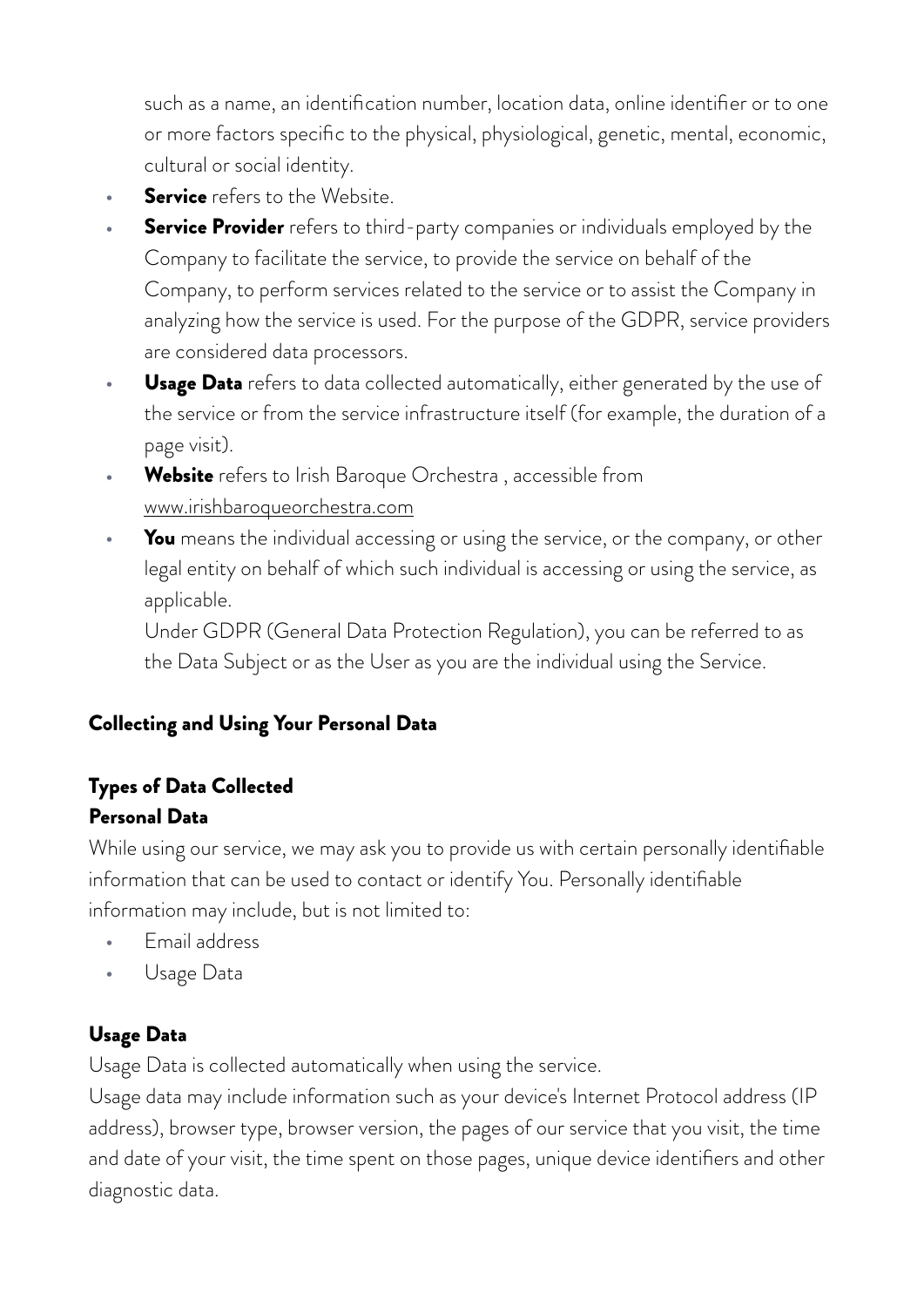When you access the service by or through a mobile device, We may collect certain information automatically, including, but not limited to, the type of mobile device You use, your mobile device unique ID, the IP address of your mobile device, your mobile operating system, the type of mobile Internet browser you use, unique device identifiers and other diagnostic data.

We may also collect information that your browser sends whenever you visit our service or when you access the service by or through a mobile device.

#### Tracking Technologies and Cookies

We use cookies and similar tracking technologies to track the activity on our service and store certain information. Tracking technologies used are beacons, tags, and scripts to collect and track information and to improve and analyze our service. The technologies We use may include:

- **Cookies or Browser Cookies.** A cookie is a small file placed on your device. You can instruct Your browser to refuse all cookies or to indicate when a cookie is being sent. However, if you do not accept cookies, You may not be able to use some parts of our service. Unless you have adjusted Your browser setting so that it will refuse cookies, our service may use cookies.
- **Flash Cookies.** Certain features of our service may use local stored objects (or Flash Cookies) to collect and store information about Your preferences or Your activity on our Service. Flash Cookies are not managed by the same browser settings as those used for Browser Cookies. For more information on how You can delete Flash Cookies, please read "Where can I change the settings for disabling, or deleting local shared objects?" available at [https://helpx.adobe.com/flash](https://helpx.adobe.com/flash-player/kb/disable-local-shared-objects-flash.html#main_Where_can_I_change_the_settings_for_disabling__or_deleting_local_shared_objects_)[player/kb/disable-local-shared-objects-](https://helpx.adobe.com/flash-player/kb/disable-local-shared-objects-flash.html#main_Where_can_I_change_the_settings_for_disabling__or_deleting_local_shared_objects_)

[flash.html#main\\_Where\\_can\\_I\\_change\\_the\\_settings\\_for\\_disabling\\_\\_or\\_deleting\\_lo](https://helpx.adobe.com/flash-player/kb/disable-local-shared-objects-flash.html#main_Where_can_I_change_the_settings_for_disabling__or_deleting_local_shared_objects_) [cal\\_shared\\_objects\\_](https://helpx.adobe.com/flash-player/kb/disable-local-shared-objects-flash.html#main_Where_can_I_change_the_settings_for_disabling__or_deleting_local_shared_objects_)

Web Beacons. Certain sections of our service and our emails may contain small electronic files known as web beacons (also referred to as clear gifs, pixel tags, and single-pixel gifs) that permit the Company, for example, to count users who have visited those pages or opened an email and for other related website statistics (for example, recording the popularity of a certain section and verifying system and server integrity).

Cookies can be "Persistent" or "Session" Cookies. Persistent Cookies remain on Your personal computer or mobile device when You go ofine, while Session Cookies are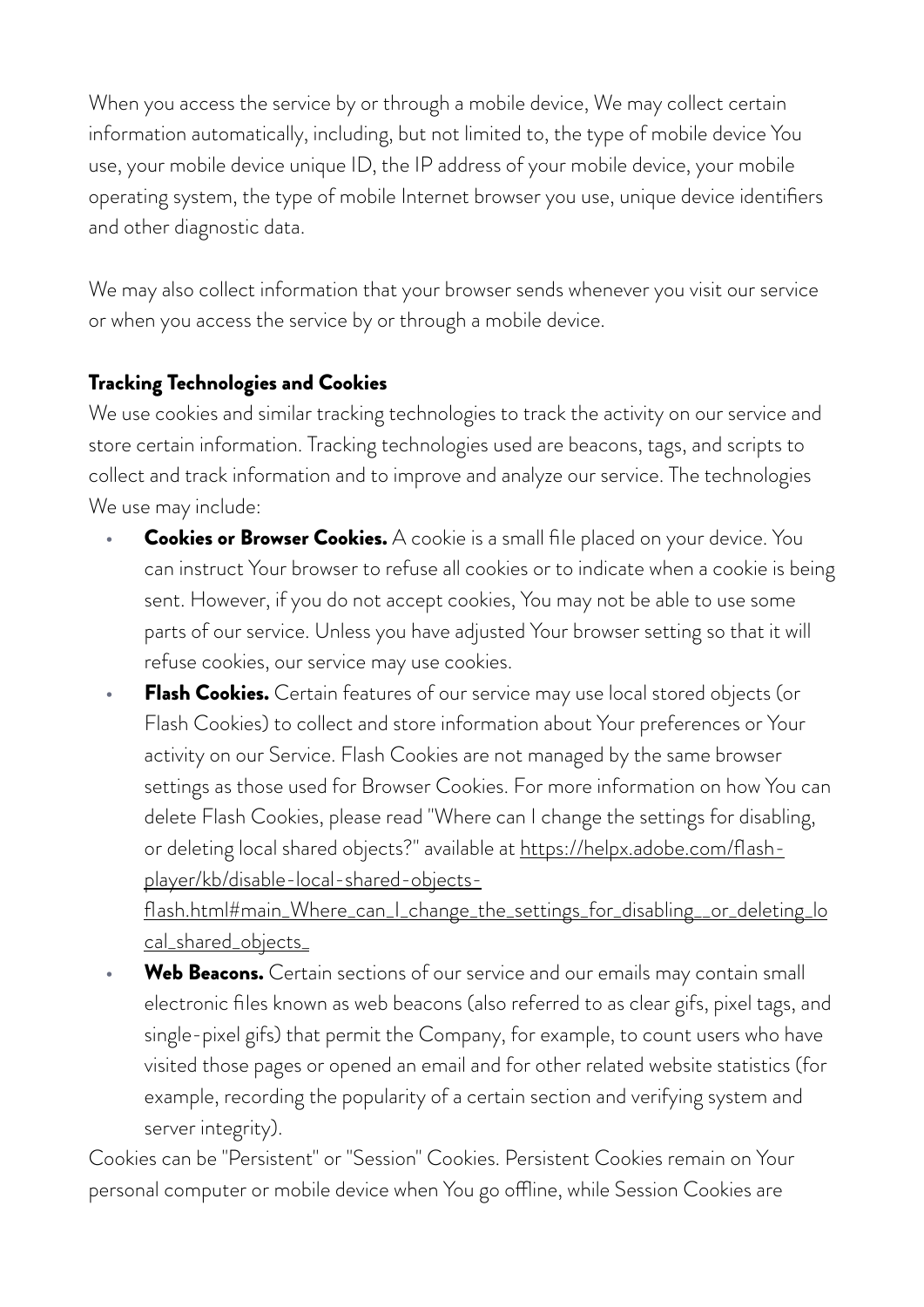#### deleted as soon as You close Your web browser. Learn more about cookies: What Are [Cookies?](https://www.privacypolicies.com/blog/cookies/).

We use both Session and Persistent Cookies for the purposes set out below:

### **•** Necessary / Essential Cookies

Type: Session Cookies

Administered by: Us

Purpose: These cookies are essential to provide you with services available through the website and to enable you to use some of its features. They help to authenticate users and prevent fraudulent use of user accounts. Without these cookies, the services that you have asked for cannot be provided, and we only use these cookies to provide you with those services.

## **•** Cookies Policy / Notice Acceptance Cookies

Type: Persistent Cookies

Administered by: Us

Purpose: These cookies identify if users have accepted the use of cookies on the Website.

#### **•** Functionality Cookies

Type: Persistent Cookies

Administered by: Us

Purpose: These cookies allow us to remember choices you make when you use the website, such as remembering your login details or language preference. The purpose of these cookies is to provide you with a more personal experience and to avoid you having to re-enter your preferences every time you use the website.

## **•** Tracking and Performance Cookies

Type: Persistent Cookies

Administered by: Third-Parties

Purpose: These cookies are used to track information about traffic to the Website and how users use the website. The information gathered via these cookies may directly or indirectly identify you as an individual visitor. This is because the information collected is typically linked to a pseudonymous identifier associated with the device you use to access the website. We may also use these cookies to test new pages, features or new functionality of the website to see how our users react to them.

For more information about the cookies we use and your choices regarding cookies, please visit our Cookies Policy or the Cookies section of our Privacy Policy.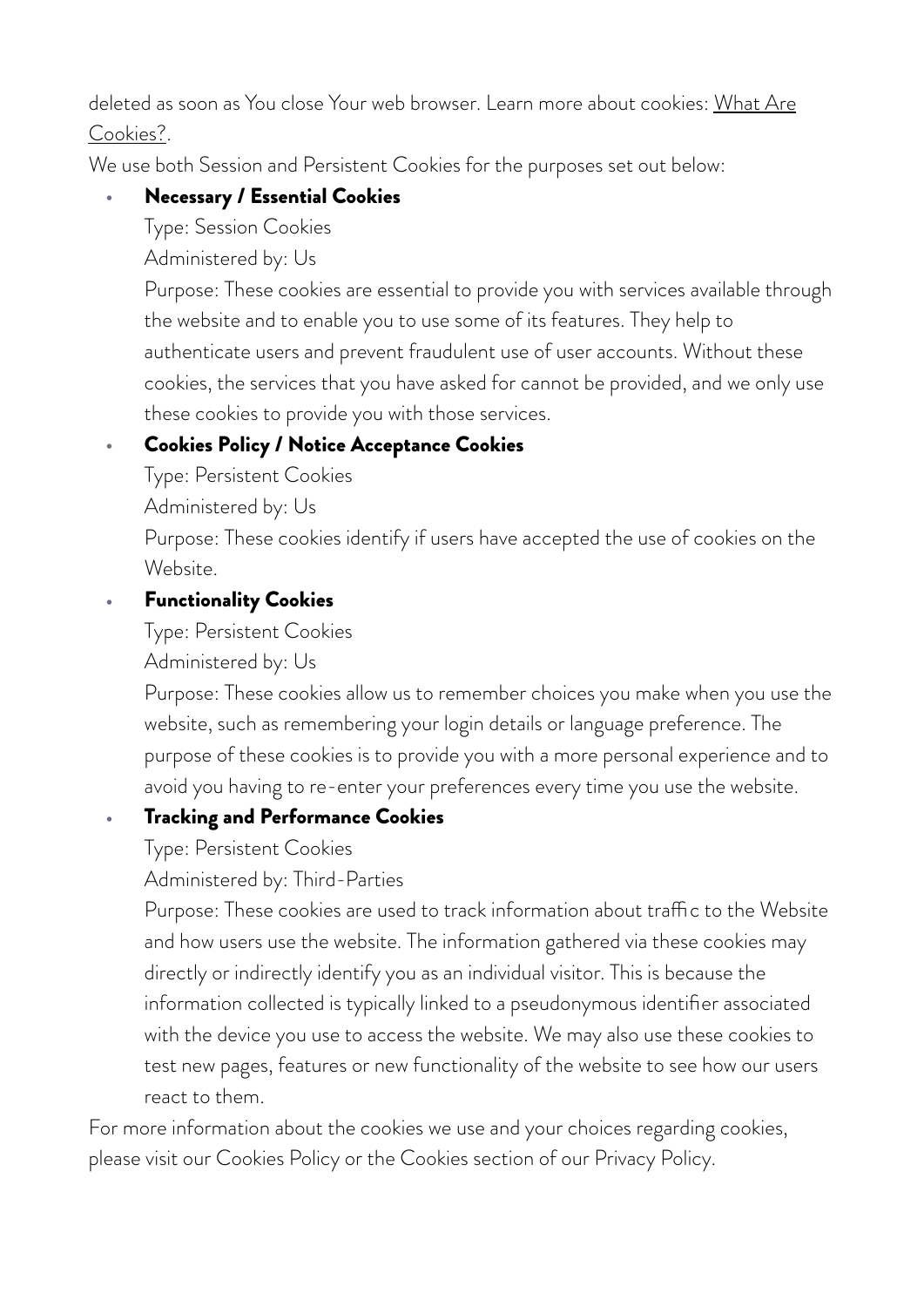#### Use of Your Personal Data

The Company may use personal data for the following purposes:

- **To provide and maintain our service**, including to monitor the usage of our service.
- **For the performance of a contract:** the development, compliance and undertaking of the purchase contract for the products, items or services You have purchased or of any other contract with us through the service. Typically this would include using an address provided to post out a CD purchase.
- **To contact you:** To contact you by email, telephone calls, SMS, or other equivalent forms of electronic communication, such as a mobile application's push notifications regarding updates or informative communications related to the functionalities, products or contracted services, including the security updates, when necessary or reasonable for their implementation. This would typically include communication about ticket purchases or CD orders.
- **To provide you** with news, special offers and general information about other goods, services and events which we offer that are similar to those that you have already purchased or enquired about unless you have opted not to receive such information.
- **To manage your requests:** To attend and manage your requests to us.
- **For other purposes**: We may use your information for other purposes, such as data analysis, identifying usage trends, determining the effectiveness of our promotional campaigns and to evaluate and improve our service, products, services, marketing and your experience.

We may share your personal information in the following situations:

**With your consent**: We may disclose your personal information for any other purpose with your consent.

#### Retention of Your Personal Data

The Company will retain your personal data only for as long as is necessary for the purposes set out in this Privacy Policy. We will retain and use your personal data to the extent necessary to comply with our legal obligations (for example, if we are required to retain your data to comply with applicable laws), resolve disputes, and enforce our legal agreements and policies.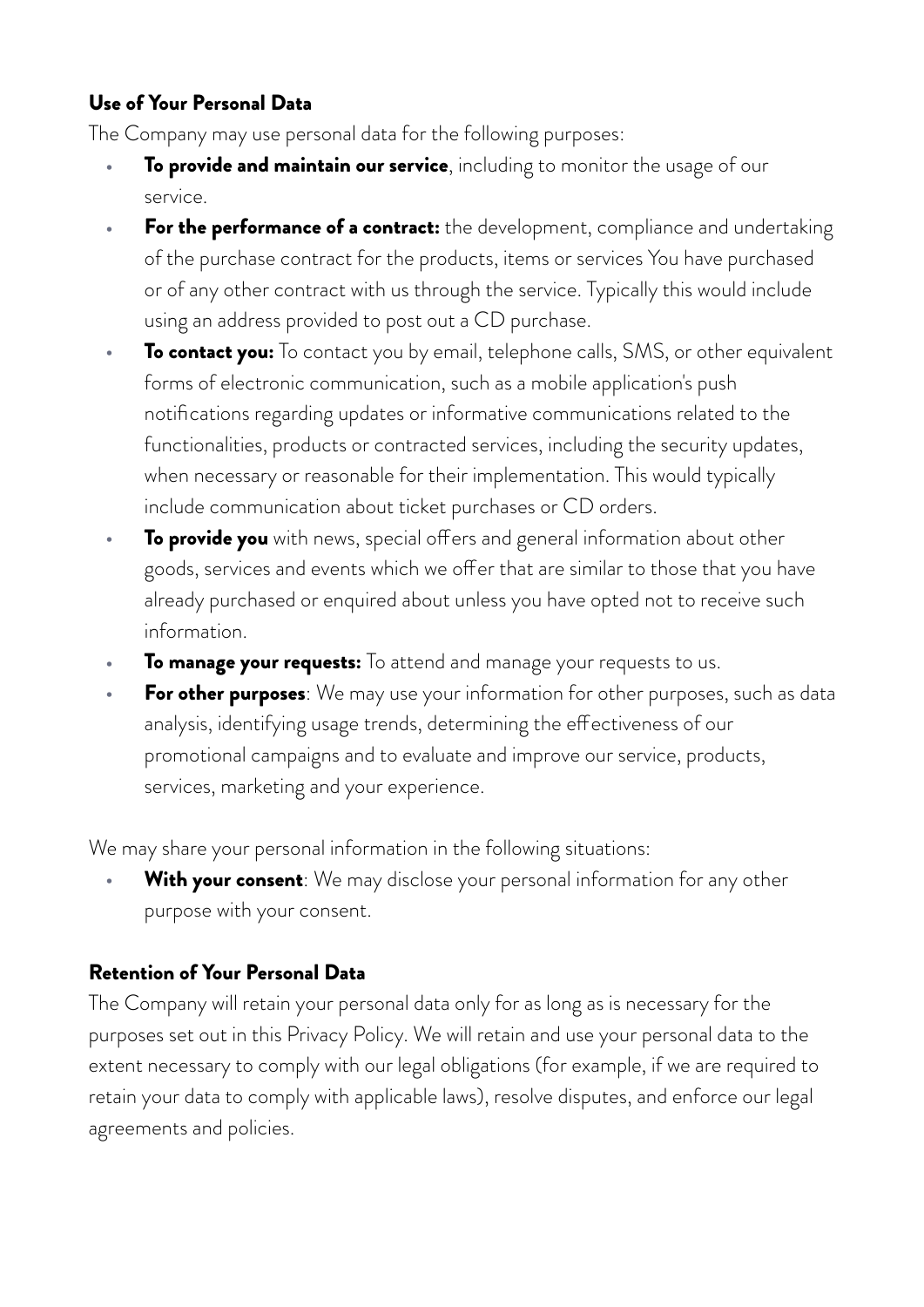The Company will also retain usage data for internal analysis purposes. Usage Data is generally retained for a shorter period of time, except when this data is used to strengthen the security or to improve the functionality of our service, or we are legally obligated to retain this data for longer time periods.

#### Transfer of Your Personal Data

Your information, including personal data, is processed at the Company's operating offices and in any other places where the parties involved in the processing are located. It means that this information may be transferred to  $-$  and maintained on  $-$  computers located outside of your state, province, country or other governmental jurisdiction where the data protection laws may difer than those from your jurisdiction. Your consent to this Privacy Policy followed by your submission of such information represents your agreement to that transfer.

The Company will take all steps reasonably necessary to ensure that your data is treated securely and in accordance with this Privacy Policy and no transfer of your personal data will take place to an organization or a country unless there are adequate controls in place including the security of your data and other personal information.

#### Disclosure of Your Personal Data

#### Business Transactions

If the Company is involved in a merger, acquisition or asset sale, your personal data may be transferred. We will provide notice before your personal data is transferred and becomes subject to a diferent Privacy Policy.

#### Law enforcement

Under certain circumstances, the Company may be required to disclose your personal data if required to do so by law or in response to valid requests by public authorities (e.g. a court or a government agency).

#### Other legal requirements

The Company may disclose your personal data in the good faith belief that such action is necessary to:

- Comply with a legal obligation
- Protect and defend the rights or property of the Company
- Prevent or investigate possible wrongdoing in connection with the service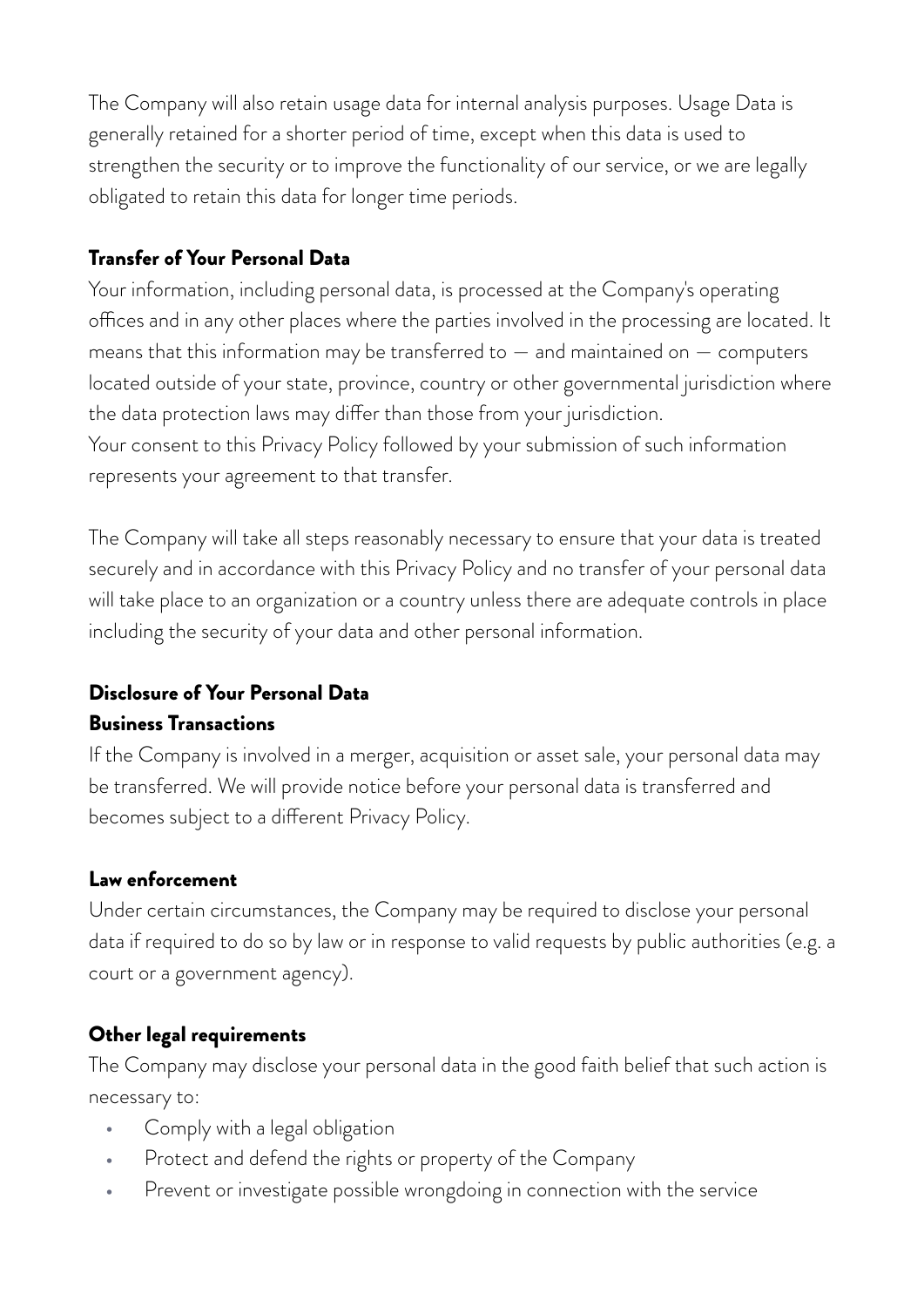- Protect the personal safety of users of the service or the public
- Protect against legal liability

#### Security of Your Personal Data

The security of your personal data is important to us, but remember that no method of transmission over the Internet, or method of electronic storage is 100% secure. While We strive to use commercially acceptable means to protect your personal data, We cannot guarantee its absolute security.

#### Detailed Information on the Processing of Your Personal Data

The service providers We use may have access to your personal data. These third-party vendors collect, store, use, process and transfer information about your activity on our service in accordance with their Privacy Policies. These would typically include PayPal, EventBrite or Wix Payments.

#### Analytics

We may use third-party service providers to monitor and analyze the use of our service.

#### **•** Google Analytics

Google Analytics is a web analytics service offered by Google that tracks and reports website traffic. Google uses the data collected to track and monitor the use of our Service. This data is shared with other Google services. Google may use the collected data to contextualize and personalize the ads of its own advertising network.

You can opt-out of having made your activity on the Service available to Google Analytics by installing the Google Analytics opt-out browser add-on. The add-on prevents the Google Analytics JavaScript (ga.js, analytics.js and dc.js) from sharing information with Google Analytics about visits activity.

For more information on the privacy practices of Google, please visit the Google Privacy & Terms web page:<https://policies.google.com/privacy>

## Email Marketing

We may use your personal data to contact you with newsletters, marketing or promotional materials and other information that may be of interest to you if you elect to receive this information from us. You may opt-out of receiving any, or all, of these communications from us by following the unsubscribe link or instructions provided in any email we send or by contacting us.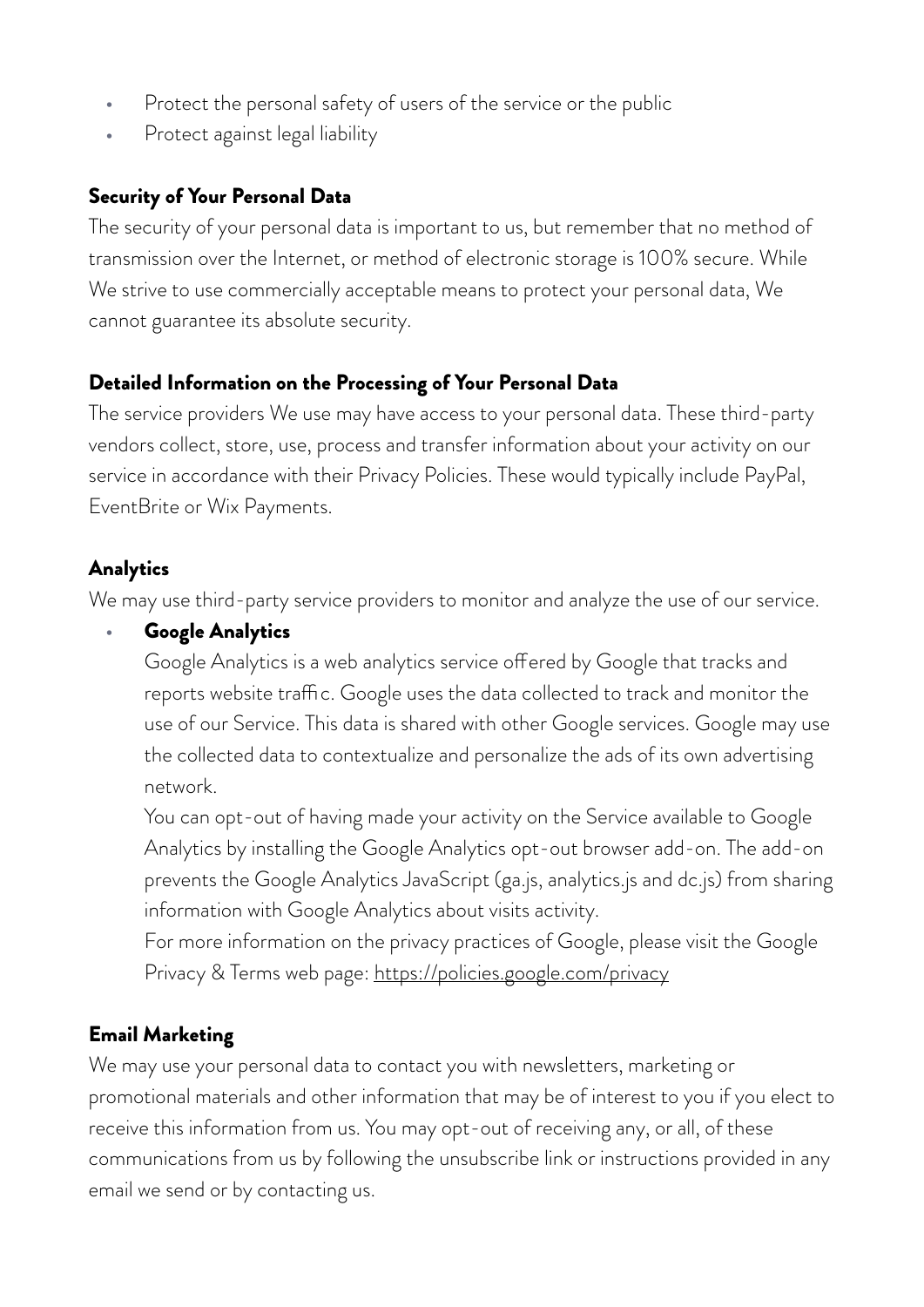We use an Email Marketing Service Provider to manage and send emails to you.

**•** Mailchimp

Mailchimp is an email marketing sending service provided by The Rocket Science Group LLC.

For more information on the privacy practices of Mailchimp, please visit their Privacy policy:<https://mailchimp.com/legal/privacy/>

#### Payments

We provide paid products and/or services within our service. Consequently we use thirdparty services for payment processing (e.g. payment processors).

We will not store or collect your payment card details. That information is provided directly to our third-party payment processors whose use of your personal information is governed by their Privacy Policy. These payment processors adhere to the standards set by PCI-DSS as managed by the PCI Security Standards Council, which is a joint efort of brands like Visa, Mastercard, American Express and Discover. PCI-DSS requirements help ensure the secure handling of payment information.

**•** PayPal

Their Privacy Policy can be viewed at [https://www.paypal.com/webapps/mpp/ua/](https://www.paypal.com/webapps/mpp/ua/privacy-full) [privacy-full](https://www.paypal.com/webapps/mpp/ua/privacy-full)

**•** Wix Payments (powered by Adyen) Their Privacy Policy can be viewed at [https://www.adyen.com/policies-and](https://www.adyen.com/policies-and-disclaimer/privacy-policy)[disclaimer/privacy-policy](https://www.adyen.com/policies-and-disclaimer/privacy-policy)

# GDPR Privacy

# Legal Basis for Processing Personal Data under GDPR

We may process Personal Data under the following conditions:

- **Consent:** You have given your consent for processing personal data for one or more specific purposes.
- **Performance of a contract:** Provision of personal data is necessary for the performance of an agreement with you and/or for any pre-contractual obligations thereof.
- **Legal obligations:** Processing personal data is necessary for compliance with a legal obligation to which the Company is subject.
- **Vital interests:** Processing personal data is necessary in order to protect your vital interests or of another natural person.
- **Public interests:** Processing personal data is related to a task that is carried out in the public interest or in the exercise of official authority vested in the Company.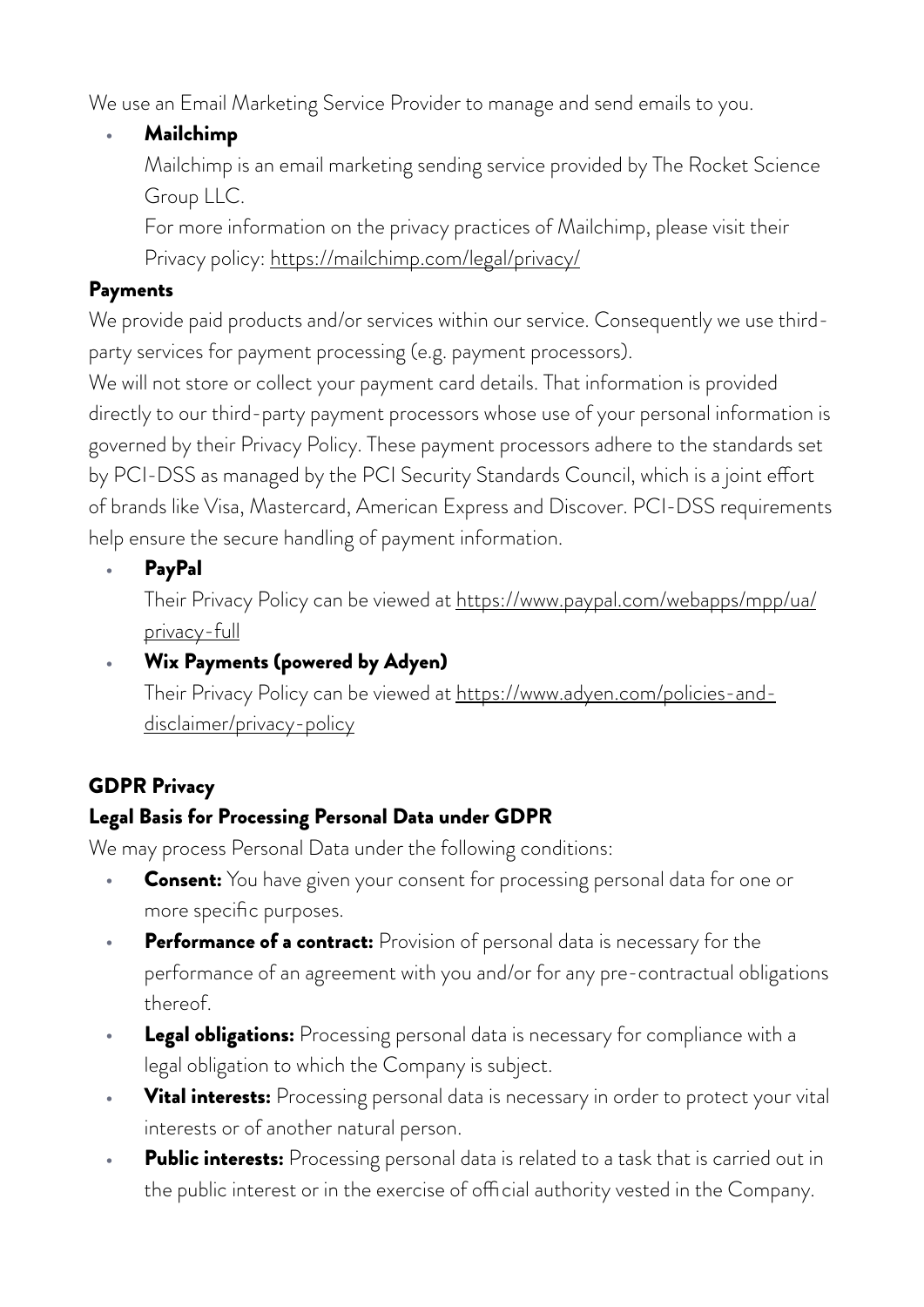**Legitimate interests:** Processing personal data is necessary for the purposes of the legitimate interests pursued by the Company.

In any case, the Company will gladly help to clarify the specific legal basis that applies to the processing, and in particular whether the provision of personal data is a statutory or contractual requirement, or a requirement necessary to enter into a contract.

#### Your Rights under the GDPR

The Company undertakes to respect the confidentiality of your personal data and to guarantee you can exercise your rights.

You have the right under this Privacy Policy, and by law if you are within the EU, to:

- **Request access to your personal data.** The right to access, update or delete the information we have on you. Whenever made possible, you can access, update or request deletion of your personal data directly within Your account settings section. If you are unable to perform these actions yourself, please contact us to assist you. This also enables you to receive a copy of the personal data we hold about you.
- **Request correction of the personal data that we hold about you.** You have the right to have any incomplete or inaccurate information we hold about you corrected.
- **Object to processing of your personal data.** This right exists where we are relying on a legitimate interest as the legal basis for our processing and there is something about your particular situation, which makes you want to object to our processing of your personal data on this ground. You also have the right to object where we are processing your personal data for direct marketing purposes.
- **Request erasure of your personal data.** You have the right to ask us to delete or remove personal data when there is no good reason for us to continue processing it.
- **Request the transfer of Your Personal Data.** We will provide to You, or to a thirdparty You have chosen, Your Personal Data in a structured, commonly used, machine-readable format. Please note that this right only applies to automated information which You initially provided consent for Us to use or where We used the information to perform a contract with You.
- **Withdraw Your consent.** You have the right to withdraw your consent on using your personal data. If you withdraw your consent, We may not be able to provide you with access to certain specific functionalities of the service.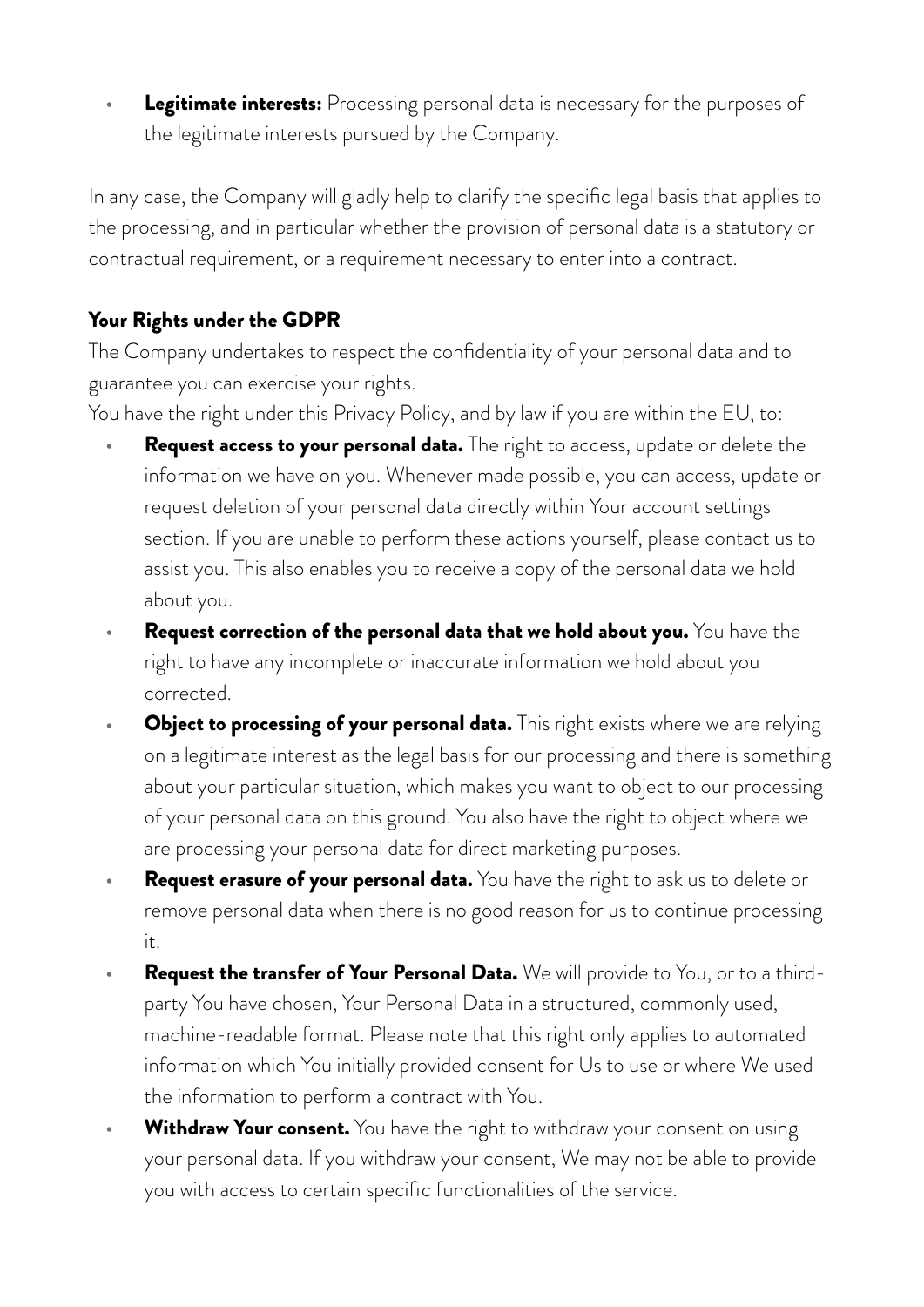## Exercising of Your GDPR Data Protection Rights

You may exercise your rights of access, rectification, cancellation and opposition by contacting us. Please note that we may ask you to verify your identity before responding to such requests. If you make a request, we will try our best to respond to you as soon as possible.

You have the right to complain to a Data Protection Authority about our collection and use of your personal data. For more information, if you are in the European Economic Area (EEA), please contact your local data protection authority in the EEA.

# Facebook Fan Page

## Data Controller for the Facebook Fan Page

The Company is the Data Controller of your personal data collected while using the service. As operator of the Facebook Fan Page [www.facebook.com/](https://www.privacypolicies.com/live/www.facebook.com/IrishBaroqueOrchestra) [IrishBaroqueOrchestra,](https://www.privacypolicies.com/live/www.facebook.com/IrishBaroqueOrchestra) the Company and the operator of the social network Facebook

are Joint Controllers.

The Company has entered into agreements with Facebook that define the terms for use of the Facebook Fan Page, among other things. These terms are mostly based on the Facebook Terms of Service: <https://www.facebook.com/terms.php>

Visit the Facebook Privacy Policy <https://www.facebook.com/policy.php> for more information about how Facebook manages Personal data or contact Facebook online, or by mail: Facebook, Inc. ATTN, Privacy Operations, 1601 Willow Road, Menlo Park, CA 94025, United States.

## Facebook Insights

We use the Facebook Insights function in connection with the operation of the Facebook Fan Page and on the basis of the GDPR, in order to obtain anonymized statistical data about our users.

For this purpose, Facebook places a Cookie on the device of the user visiting our Facebook Fan Page. Each cookie contains a unique identifier code and remains active for a period of two years, except when it is deleted before the end of this period. Facebook receives, records and processes the information stored in the cookie, especially when the user visits the Facebook services, services that are provided by other members of the Facebook Fan Page and services by other companies that use Facebook services.